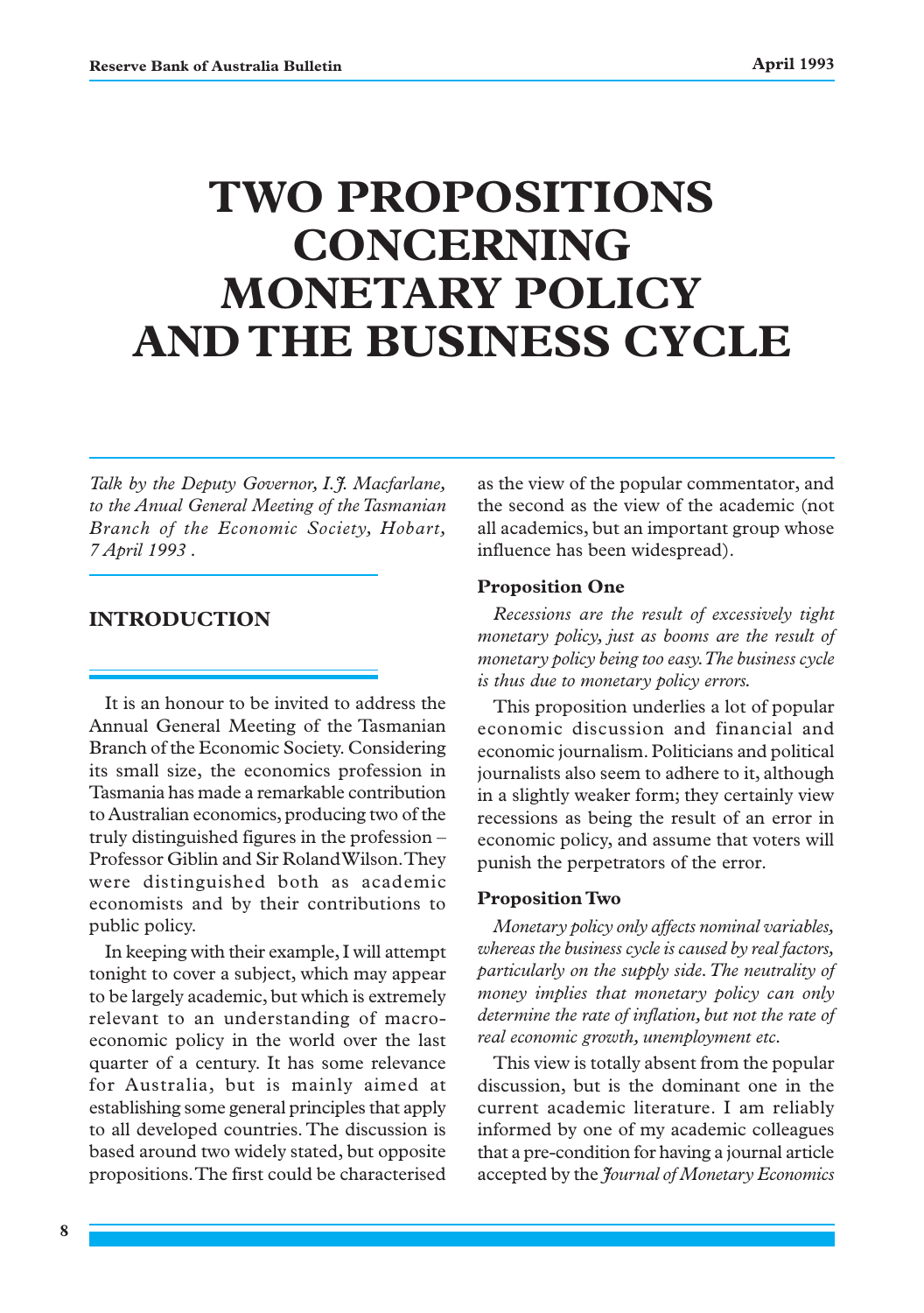(currently the most prestigious journal in monetary economics) is an acceptance that monetary policy has no real effects.

# **ASSESSMENT**

I propose to analyse each of these propositions in turn. It would be surprising if either were 'correct'; truth in economics rarely lies at the extreme. On the other hand, both propositions contain more than a germ of truth. The aim of the discussion should be to identify the useful insights and discard the dross.

## **A Closer Examination of Proposition One**

In the financial and political press, there is very extensive coverage of what economic policy makers do: the actions and words of Prime Ministers, Treasurers and central bank governors are widely reported. Decisions made at Cabinet meetings, budget deliberations and central bank board meetings are also given a lot of coverage on a daily basis, and often affect financial markets. It is natural, therefore, to see the direction of the economy as resulting primarily from these policy decisions. Thus, unsatisfactory economic outcomes must be the result of faulty decisions.

With fiscal policy having played a relatively minor counter-cyclical role in OECD countries in recent years, it is monetary policy – in particular discretionary monetary policy – that has generally been held responsible for adverse cyclical outcomes. Once an upswing is well under way and signs of overheating are emerging, commentators will look back and say this was due to monetary policy having been too easy. Some time after it has been tightened, there will inevitably be a contraction in economic activity that will be attributed to monetary policy being too tight.

While it is possible that this view is correct, i.e. that the business cycle is solely the result of a series of alternating monetary policy errors – I think it is rather improbable.

- The main reason that I think it is improbable is that it happens in all countries; no one has escaped the business cycle. Are all these cycles due to incorrect monetary policy decisions? Are the central banks in all of these countries individually going through a series of alternating policy errors?
- The other reason that I think it is improbable is that not only do all countries have business cycles, but that there is a very high correlation between the cycles. Virtually every country had a recession in 1974 (or 75), in 1981 (or 82) and in 1991 (or 92). Are we to believe that the monetary authorities in all 24 OECD countries make alternating policy errors, and that they synchronise them all to follow the same timing? There are some people no doubt who would accept this proposition. We know that businesses and investors go through longish periods of being too optimistic, followed by periods where they are all too pessimistic. Why couldn't central bankers?

This line of reasoning is normally advanced by people who hold a very dim view of discretionary monetary policy. They feel that if you allow central banks discretion, then they are bound to make mistakes, and they might even be able to make them in an internationally co-ordinated fashion. On this view it would be much better if discretion was replaced with a rule. The problem here is that in the days before central banks had discretion we still had business cycles and, in fact, they were even more pronounced than now. I am referring to the gold standard period in particular (the hundred years up to the 1930s), but the same observation applies to the late 1970s and early 1980s when virtually all major countries were adhering to a money supply rule.

The alternative view is that there are a number of powerful forces which produce cyclical behaviour and that monetary policy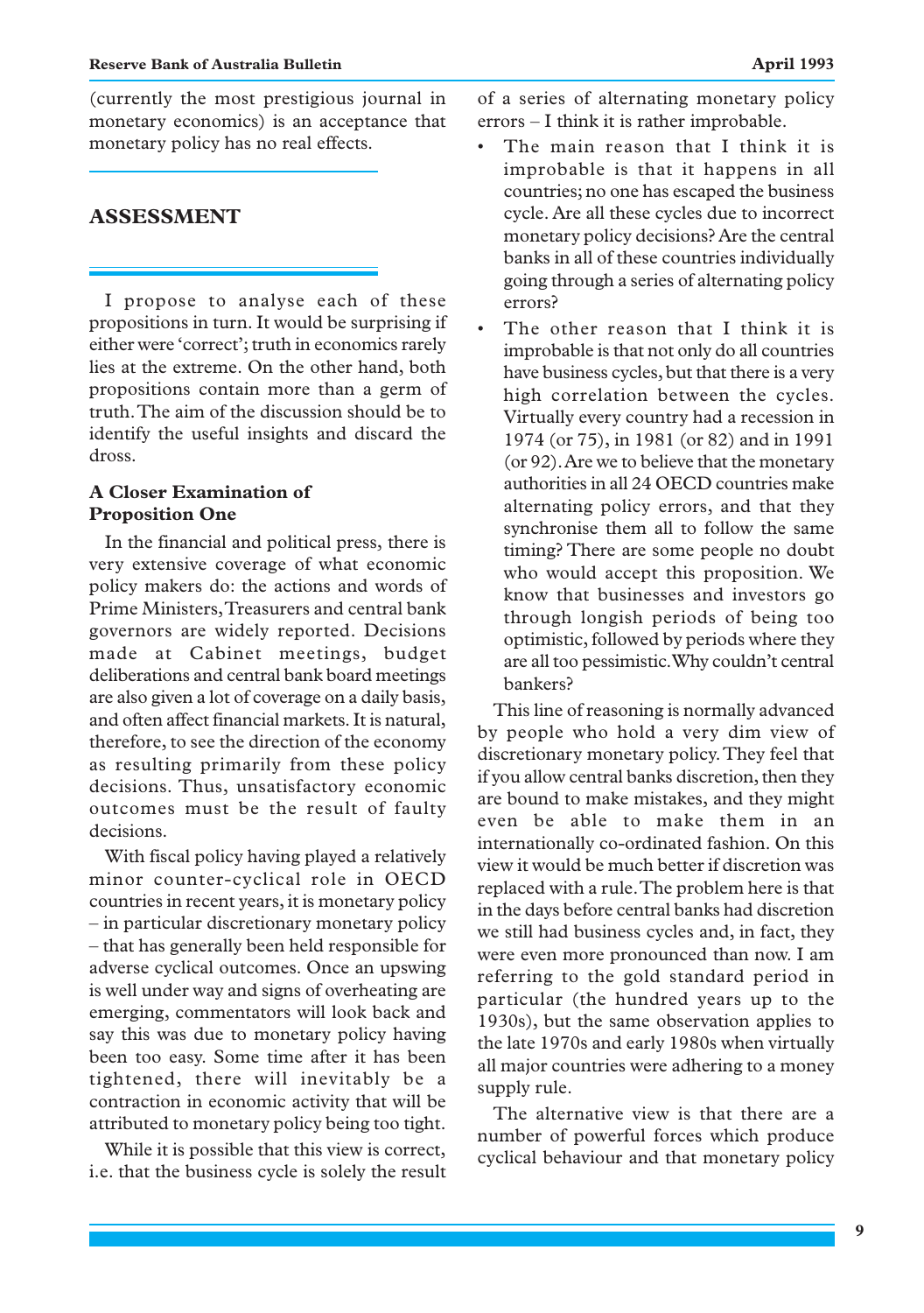cannot overcome them. Monetary policy has some influence on the cycle, which it may help to dampen, leave unaffected or make worse. (The last of these alternatives is often called 'pro-cyclical' monetary policy.) I do not wish to give the impression that monetary policy never makes mistakes, or that these mistakes would not have adverse consequences for output and employment. What I would maintain, however, is that from casual observation it is not possible to say whether monetary policy is making the cycle more or less pronounced. It would require intensive study of particular episodes to have any chance of reaching an empirically sound conclusion.

Even then, there is also a major methodological problem to overcome. For example, if we felt that monetary policy had made the cycle worse, we would have to ask, 'worse compared with what'? Are we saying the outcome is worse compared with the situation where monetary policy had followed some monetary rule, or are we saying it is worse than the perfect application of discretionary monetary policy. I think the first question is a reasonable one to ask, even if difficult to answer; but the second question is unanswerable. In attempting to answer it, it is difficult not to fall into the trap of assuming that perfectly applied discretionary monetary policy would eliminate the business cycle. Compared with this exacting standard, therefore, any actual monetary policy will always fail and leave the monetary authorities open to the charge of being 'pro-cyclical' or having done too much too late.

The important intellectual support often cited for the proposition that cycles are caused by monetary policy was Friedman and Schwartz's *Monetary History of the United States*. They gave monetary policy a large role in explaining the depression of the 1930s, and later monetarists emphasised the role of monetary policy in the post-war business cycles. While they did not doubt the centrality of the link between monetary policy and inflation, they also emphasised the effects of changes in monetary policy on real variables. For example, they accepted the fact that a significant application of anti-inflationary monetary policy would lead to a decline in output and a rise in unemployment. They were strong opponents of discretionary monetary policy and held it responsible for many unintended consequences such as booms and recessions. Thus, they helped add weight to the view that the business cycle was due to monetary policy errors.

It is somewhat ironic, therefore, that the strongest proponents of the modern academic view that monetary policy does not cause the business cycle come from Friedman's Alma Mater – the University of Chicago.

## **A Closer Examination of Proposition Two**

At first the proposition that monetary policy does not affect real variables was just a restatement of the *long-run neutrality of money*. This holds that in the long run, policies that speed up the growth of the money supply will only increase inflation and not the real rate of growth. Instead, a country's trend rate of real growth is determined by its growth of labour, capital and technological advancement.

As a statement of long-run tendency, this is a very reasonable generalisation, as I will show later. However, by focussing on the long run, it still leaves open the possibility of monetary policy having short-run effects on output, employment and hence the business cycle as accepted by Friedman and some of his followers. The short run here could mean anything between a few months and a few years.

This is where the second leg of the argument comes in *via the rational expectations school*. This maintains that even in the short run, if goods and labour markets cleared and monetary policy was credible (i.e. everyone believed that the authorities would stick to their guns), there would be little or no real effects of a monetary tightening. In the limiting case contained in their models, proponents of this view were able to show a world where tighter money could produce lower inflation at no cost in terms of output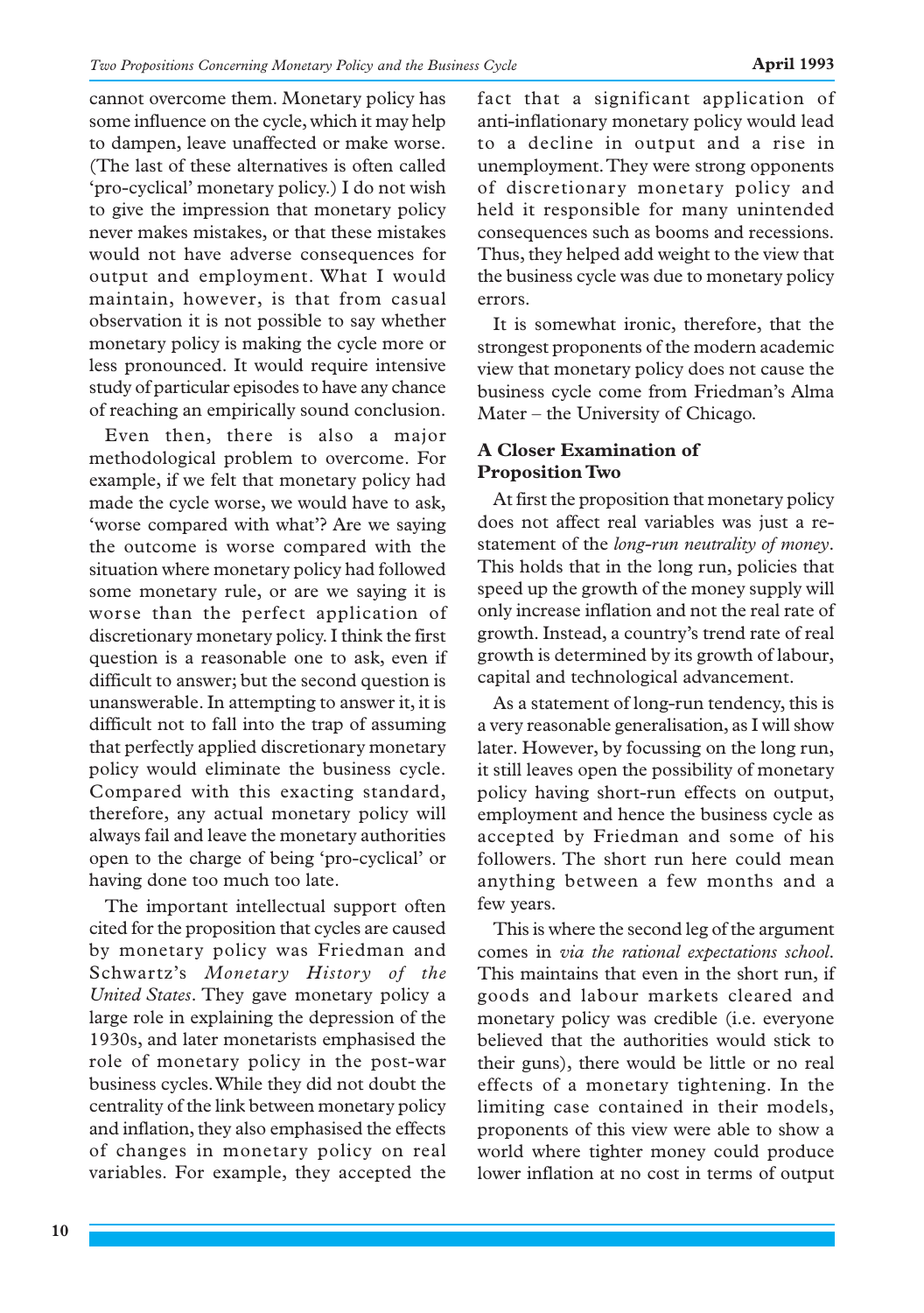or employment foregone.<sup>1</sup> In pronouncing on policy, however, they might not go quite that far, but they certainly claimed that the costs would be small, and that they would get smaller as the credibility of monetary policy increased.

The third leg of the argument is supplied by the *real business cycle school*. They provide an explanation of the business cycle which – as can be seen from its name – relies entirely on real variables. Monetary variables or monetary policy play no role at all. In a sense there is nothing all that new in this  $- I$ remember from my student days studying business cycle models by Schumpeter, Frisch, Samuelson and Hicks that relied essentially on real variables. What is different about the new school of real business cycles is that it comes from an impeccable neo-classical University of Chicago background. (What is also new is that cycles are regarded as the socially optimal outcome, and hence governments should not try to smooth them out.)

To the practical mind, most of the three legs of the argument mentioned above seem rather far-fetched, but I think it would be a great mistake to dismiss them lightly. For a start, the first on the long-run neutrality of money is almost certainly correct, or it may even be an understatement. The usual way of demonstrating its basic correctness is to look at the performance of a number of countries over a reasonably long period. Graph 1 shows some results for 20 OECD countries over 20 years. The vertical axis shows the rate of inflation and the horizontal axis shows the average real growth rate of output. The result is a pretty random scatter. If high inflation helped to achieve faster economic growth (as was implied in some of the earlier versions of the Phillips curve), the scatter would be clustered around a positively sloped line. Clearly it is not. Japan has had the highest average real growth rate, but one of the lowest

#### **Graph 1**

**INFLATION AND REAL GDP GROWTH: 1972 to 1991**



rates of inflation. Similarly, New Zealand and Switzerland have had the lowest real growth rates, the former having one of the highest inflation rates and the latter having one of the lowest.

There can be no doubt that over reasonably long periods expansionary policies that produce high inflation are of no help in lifting real growth rates. In fact, there is some evidence, although less than I would like, to suggest that it probably retards growth.

Similarly, I think it would be unwise to dismiss all of the implications of the real business cycle literature. Some of their insights are very sensible. For example, they are probably right to say that it is unrealistic to expect a dynamic system like a modern economy to expand in a smooth line. Like many physical and biological phenomena, the natural progression may well be characterised by cycles. A tendency to cyclical movement may be intrinsic to the system, rather than a sign of malfunctioning. This would be even more pronounced in the case of a single economy, subject to exogenous shocks from abroad. I would not like to take this as far as the real business cycle school does and assume that all cycles are generated by supply shocks. I accept that demand shocks also have a role;

1. Begg describes the conclusions of the rational expectations school as follows. 'Lucas (1972), Sargent (1973), Sargent and Wallace (1975) and Barro (1976) develop rational expectations models with striking conclusions. Systematic, and therefore anticipatable, monetary policy would have no real effects, *even in the short run*'. See David K. Begg *The Rational Expectations Revolution in Macroeconomics: Theories and Evidence*, Johns Hopkins University Press, Baltimore 1985.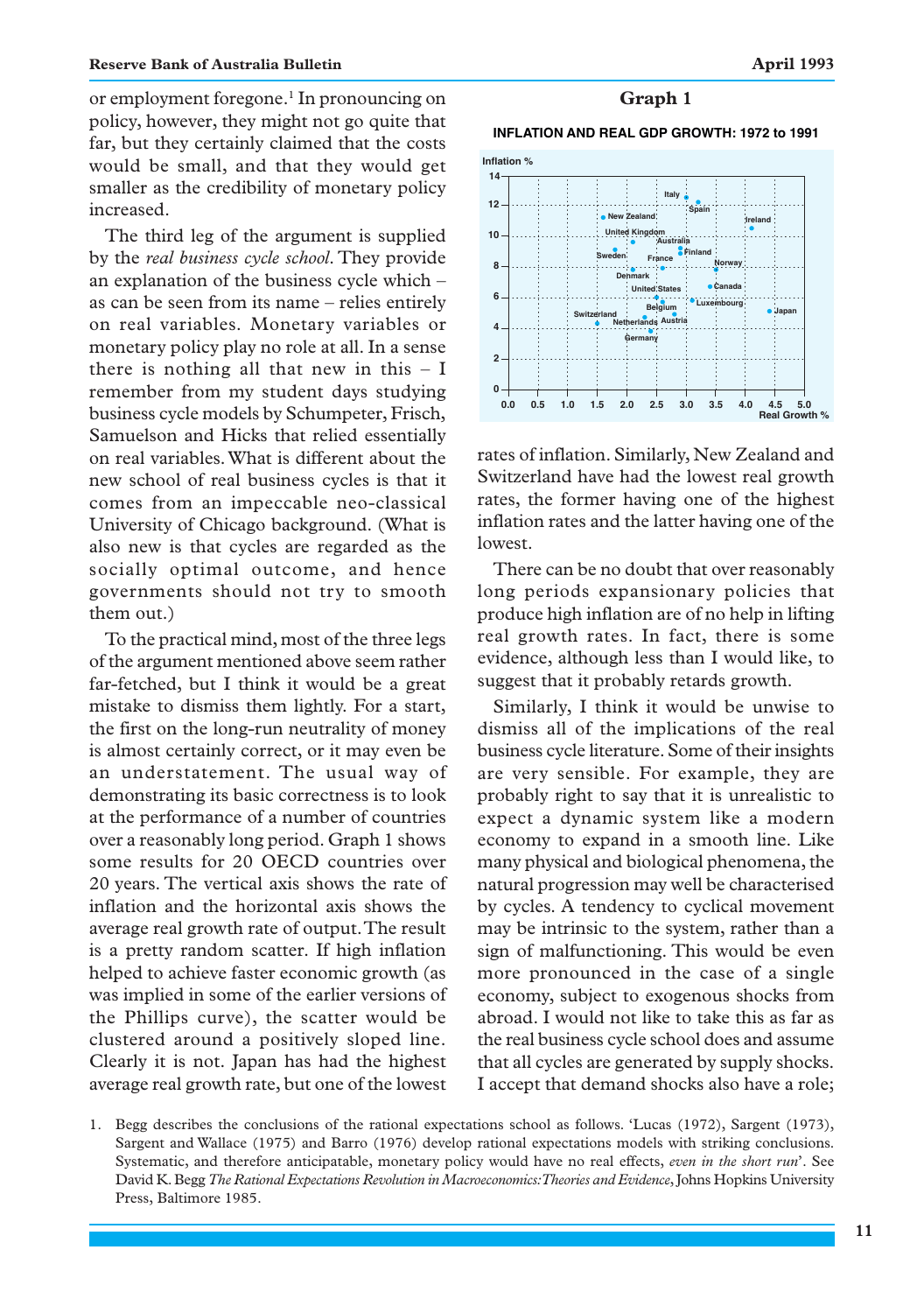monetary policy can have a destabilising effect, as well as a stabilising one. Where the real business cycle theory is useful is in reminding us that there is no reason to expect that 'neutral' monetary policy will result in the elimination of cycles.

Having come to the defence of the first and the third legs of the argument, I am afraid that I still choke on the second one. This is the one that says monetary policy can reduce inflation in a relatively costless way if it is credible and well-understood. As a student of the economic history of the last quarter of a century, I have noticed exactly the opposite. While credible, well-understood monetary policy is a worthy goal, we should not be led to expect too much from it. In virtually all the cases with which I am familiar, it has not proved possible to reduce inflation without incurring significant costs in terms of falling output and employment.

# **Experience of OECD Countries Over the Last Two Decades**

It is possible to test this using the same set of data that underlay Graph 1. These are from the regular tables at the back of the OECD *Economic Outlook*, and they show annual changes in selected economic variables for OECD countries over the past 20 years. Looking at the table for inflation, it is possible to identify periods where countries have achieved a significant fall in inflation as a result of tighter policies; in most cases, the fall has gone on for two, three or four years (see Appendix, Table 1, available on request). In 18 of the 20 countries, there are two clear episodes – the first in the mid 1970s and the second in the early 1980s.<sup>2</sup>The two exceptions are Spain and Sweden, which only managed one significant fall in inflation. We can thus look at 38 episodes of policy-induced reductions in inflation (18 countries that had two episodes and two countries that had one)

and see whether the reduction in inflation was accompanied by annual falls in output and/or employment, i.e. a recession.

Table 1 presents the results. In 26 of the 38 cases, both employment and output fell during the period of falling inflation. In 8 cases, either employment or output fell. There were four occasions where significant reductions in inflation occurred without a fall in either the level of employment or output, i.e. without a recession. This is quite an interesting finding, and one that needs to be examined more closely to see whether these instances provide us with a better way of conducting anti-inflationary monetary policy.

Norway, which accounted for two of the four episodes, owes its remarkable performance to the fact that it is the OECD area's pre-eminent net energy exporter. It should be remembered that the rises in inflation during this period followed the OPEC I and OPEC II oil price shocks. So, at the time Norway was squeezing down on inflation, it was enjoying big terms of trade gains from rises in the price of its oil and gas exports. This expansionary effect cushioned output and employment in the mid 1970s and early 1980s. However, in recent years, with weak energy prices, Norway has not fared so well – output fell in 1988 and employment fell in each year from 1988 to 1991.

Canada, in the mid 1970s, was the third example where neither output nor employment fell. It had a lot of similarity with Norway because at the time it was a large net exporter of oil and gas. This, together with the fact that its fall in inflation was short-lived, helped it to avoid a contraction in economic activity at the time. However, the special circumstances of the mid 1970s did not provide a model that could be used in later episodes. In the early 1980s, both output and employment fell, and output fell again in 1990 and 1991.

<sup>2.</sup> There are two other occasions where inflation fell significantly in some countries, but which are not considered in the present exercise. First, in 1986, there was a 60 per cent fall in the price of oil which allowed a number of oilimporting countries to experience a once-off fall in inflation. As this fall in inflation resulted from an external supply shock, rather than anti-inflationary domestic policy, it is excluded. Second, a number of countries, including Australia, have experienced significant falls in inflation over the past three years, and a number of others are part way through this phase. Since the episode has not yet been completed, and we do not know how many countries will ultimately record falls in output and employment, it has not been included.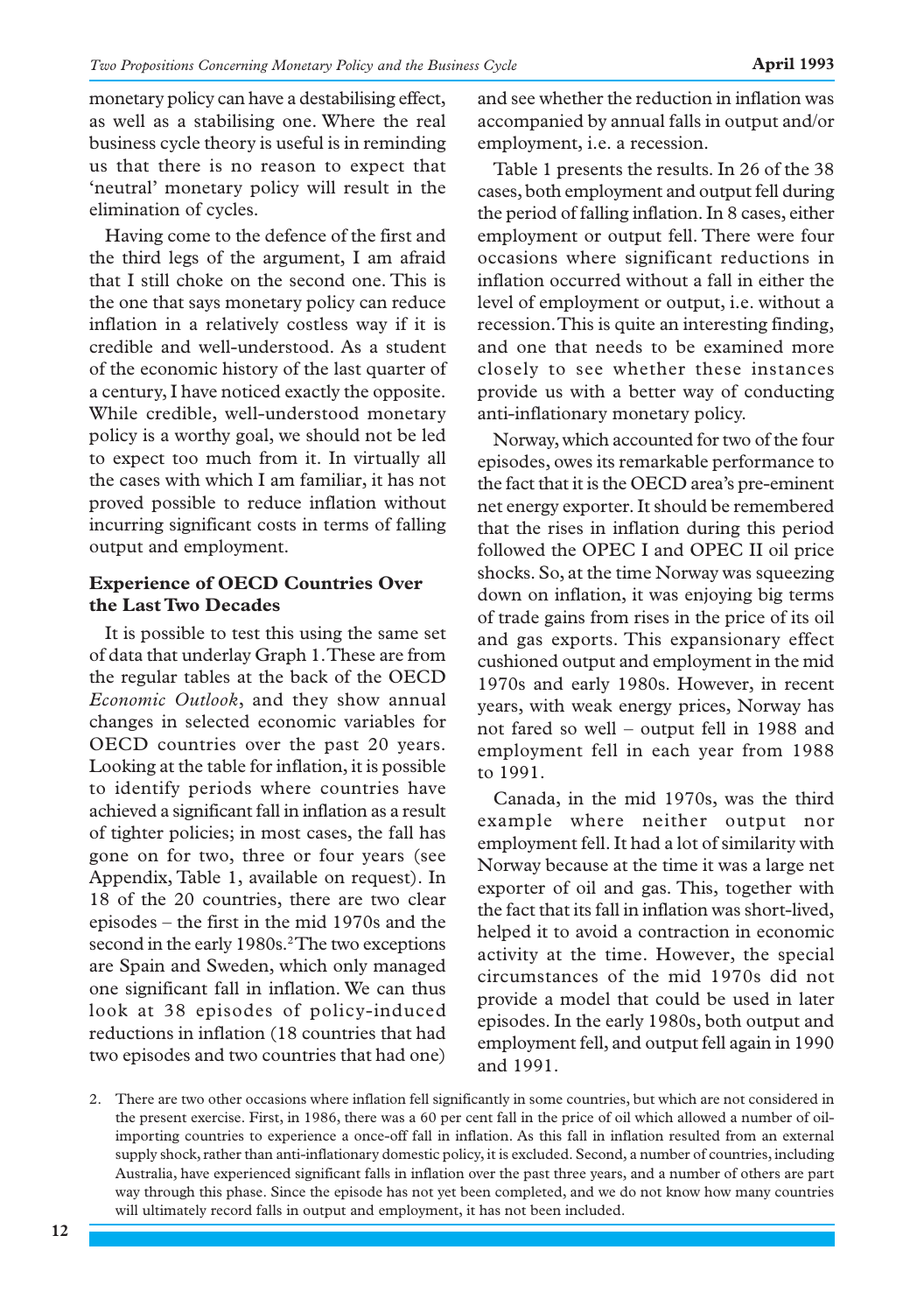|                    | <b>Occasions</b> where<br>output and employment either output or<br>both fell |           | <b>Occasions</b> where<br>employment fell |       | <b>Occasions</b> where<br>neither output<br>nor employment fell |       |
|--------------------|-------------------------------------------------------------------------------|-----------|-------------------------------------------|-------|-----------------------------------------------------------------|-------|
|                    | 1970s                                                                         | 1980s     | 1970s                                     | 1980s | 1970s                                                           | 1980s |
| <b>US</b>          | V                                                                             | $\sqrt{}$ |                                           |       |                                                                 |       |
| Japan              |                                                                               |           |                                           |       |                                                                 |       |
| Germany            | V                                                                             | V         |                                           |       |                                                                 |       |
| France             | V                                                                             |           |                                           | V     |                                                                 |       |
| Italy              |                                                                               |           | V                                         | V     |                                                                 |       |
| <b>UK</b>          | V                                                                             |           |                                           |       |                                                                 |       |
| Canada             |                                                                               |           |                                           |       | V                                                               |       |
| Austria            | V                                                                             |           |                                           |       |                                                                 |       |
| Belgium            | V                                                                             |           |                                           |       |                                                                 |       |
| Denmark            | ٦                                                                             |           |                                           |       |                                                                 |       |
| Finland            |                                                                               |           |                                           | V     |                                                                 |       |
| Ireland            |                                                                               |           |                                           |       |                                                                 |       |
| Spain              |                                                                               |           |                                           |       |                                                                 |       |
| <b>Netherlands</b> | V                                                                             |           |                                           |       |                                                                 |       |
| Norway             |                                                                               |           |                                           |       |                                                                 |       |
| Sweden             |                                                                               |           |                                           |       |                                                                 |       |
| Luxembourg         | V                                                                             |           |                                           |       |                                                                 |       |
| Switzerland        | V                                                                             |           |                                           |       |                                                                 |       |
| Australia          |                                                                               |           |                                           |       |                                                                 |       |
| New Zealand        |                                                                               |           |                                           |       |                                                                 |       |

#### **TABLE 1: BEHAVIOUR OF OUTPUT AND EMPLOYMENT DURING PERIODS OF SIGNIFICANT FALLS IN INFLATION\* IN OECD COUNTRIES**

The data on which this table is based is available on request.

See footnote 2 on page 12.

The fourth case of a country achieving a policy-induced reduction in inflation without a recession is Japan in the early 1980s. It is hard to find any special factors to explain this away. Japan was a net energy importer, yet it achieved a significant reduction in inflation; it fell from 7.5 per cent in 1980 to 2.0 per cent in 1983, and did not rise significantly above this for the remainder of the decade. Output growth averaged over 3 per cent per annum between 1980 and 1983, while employment growth averaged about 1 per cent per annum. Japan, in the early 1980s, is the one case out of the 38 examined here where inflation was sustainably lowered without inducing a recession, and without receiving the fortuitous benefit of a favourable terms of trade shift. It was the exception that 'proves' the rule.<sup>3</sup>

In another year or so, when the figures for 1992 and 1993 are complete, we will be able to augment our sample of observations by about one-third. The way things are shaping up, it is not going to change the result. Those countries that have had a significant reduction

3. It would be pleasing to say that the Japanese had shown the world how to run monetary policy by their success during the 1980s. However, by the time the new decade began, it was apparent that Japan had experienced the largest asset price boom and bust of all OECD countries, and that it was not having anywhere near as much success in handling the problems of the early 1990s as it had with the problems of the early 1980s.